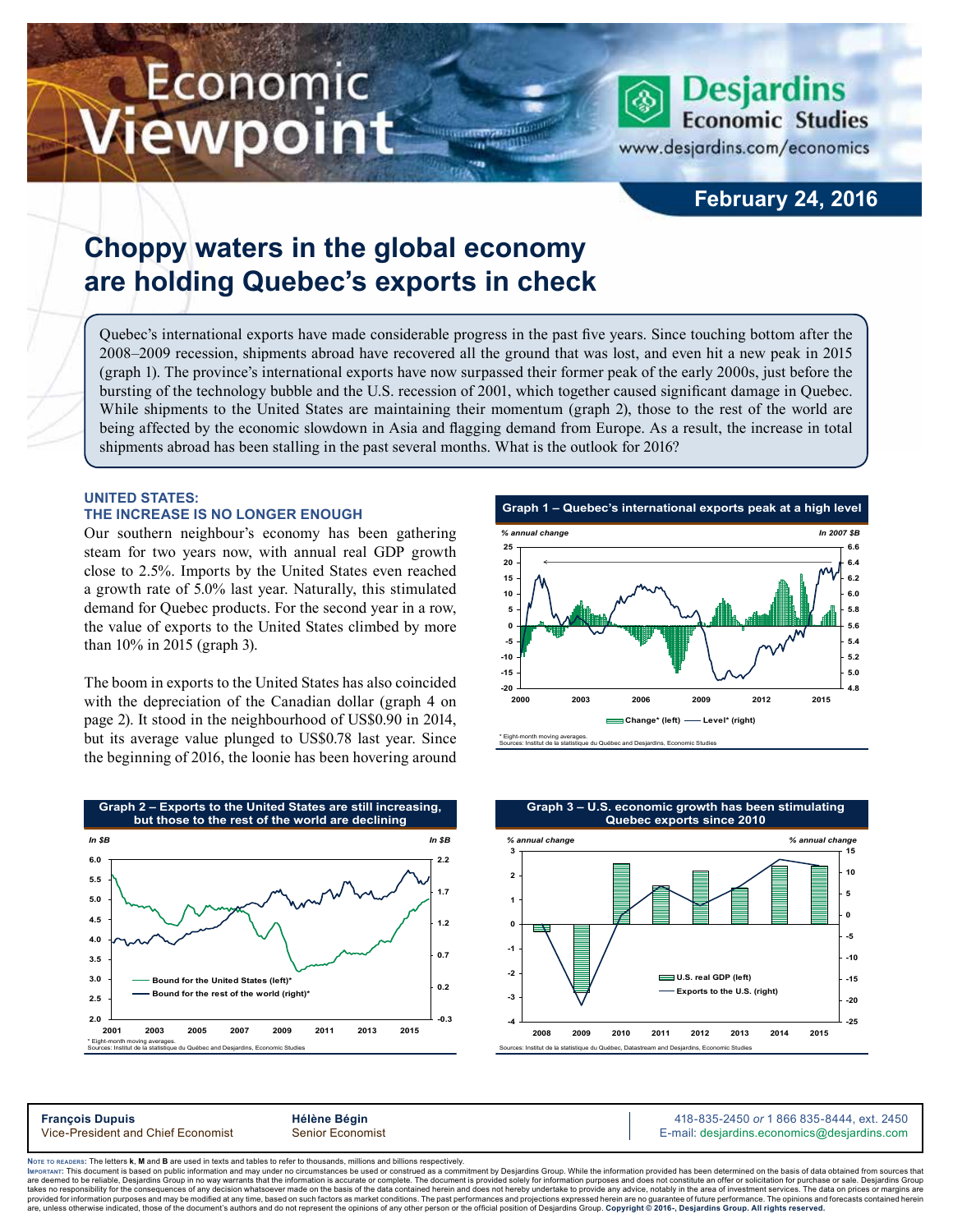



US\$0.70. The weakness of the Canadian dollar helps drive prices down; this can have a positive effect on our exports to the United States. However, most of the world's major currencies also depreciated against the greenback in 2015. Consequently, Canadian and Quebec businesses have not necessarily managed to stand out from many competing countries as far as prices are concerned.

The effects of a weak currency seem to have reached their limit for supporting an increase in Quebec exports to the United States. Maintaining a weak loonie throughout 2016 will have less impact on international trade than last year's collapse by the Canadian dollar. In any case, it is first and foremost the pace of the U.S. economy, rather than the value of the currency, that dictates the trend of Quebec's exports to the United States. Given that U.S. real GDP growth is expected to hold steady at nearly 2.5% this year, shipments to that country should keep experiencing healthy growth.

While the United States is still Quebec's main customer, it now carries far less weight than it did 15 years ago. At the beginning of the 2000s, approximately 85% of shipments abroad were bound for the U.S. market. That share has gradually melted since then due to numerous situational and structural factors (table 1) that have undermined shipments of Quebec products. In the past few years, the United States share of Quebec's exports has edged back up slightly (graph 5). But that share is as small as it was before the coming into force of the Canada–United States Free Trade Agreement in 1989. All of the gains recorded from the end of the 1980s onwards have rapidly dissipated, mainly due to fiercer competition from many countries with low production costs, such as China and Mexico. The data that are available for Canada clearly demonstrate this

| Table 1 – Main causes of the decline<br>in Quebec exports during the first 2000 decade    |                    |                   |
|-------------------------------------------------------------------------------------------|--------------------|-------------------|
| Factors                                                                                   | <b>Situational</b> | <b>Structural</b> |
| U.S. recession of 2001                                                                    | x                  |                   |
| Bursting of the technology bubble of 2001                                                 |                    | X                 |
| Rationalization of the forestry sector                                                    |                    | X                 |
| Textile and clothing sector: elimination of import tariffs<br>for many countries in 2002  |                    | X                 |
| Intensification of competition from Asia, especially China                                |                    | X                 |
| U.S. recession of 2008-2009 and collapse of the<br>residential real estate market         | x                  |                   |
| Appreciation of the Canadian dollar from around<br>US\$0.65 at the beginning of the 2000s | X                  | x                 |
| Source: Desjardins, Economic Studies                                                      |                    |                   |







phenomenon,<sup>1</sup> which has also affected Quebec: the United States now has foreign suppliers larger than our local businesses (graph 6).

<sup>1</sup> Desjardins, Economic Studies, Economic News "Canada's share in U.S. imports shrinks," February 17, 2016.

https://www.desjardins.com/ressources/pdf/nf160217-e.pdf